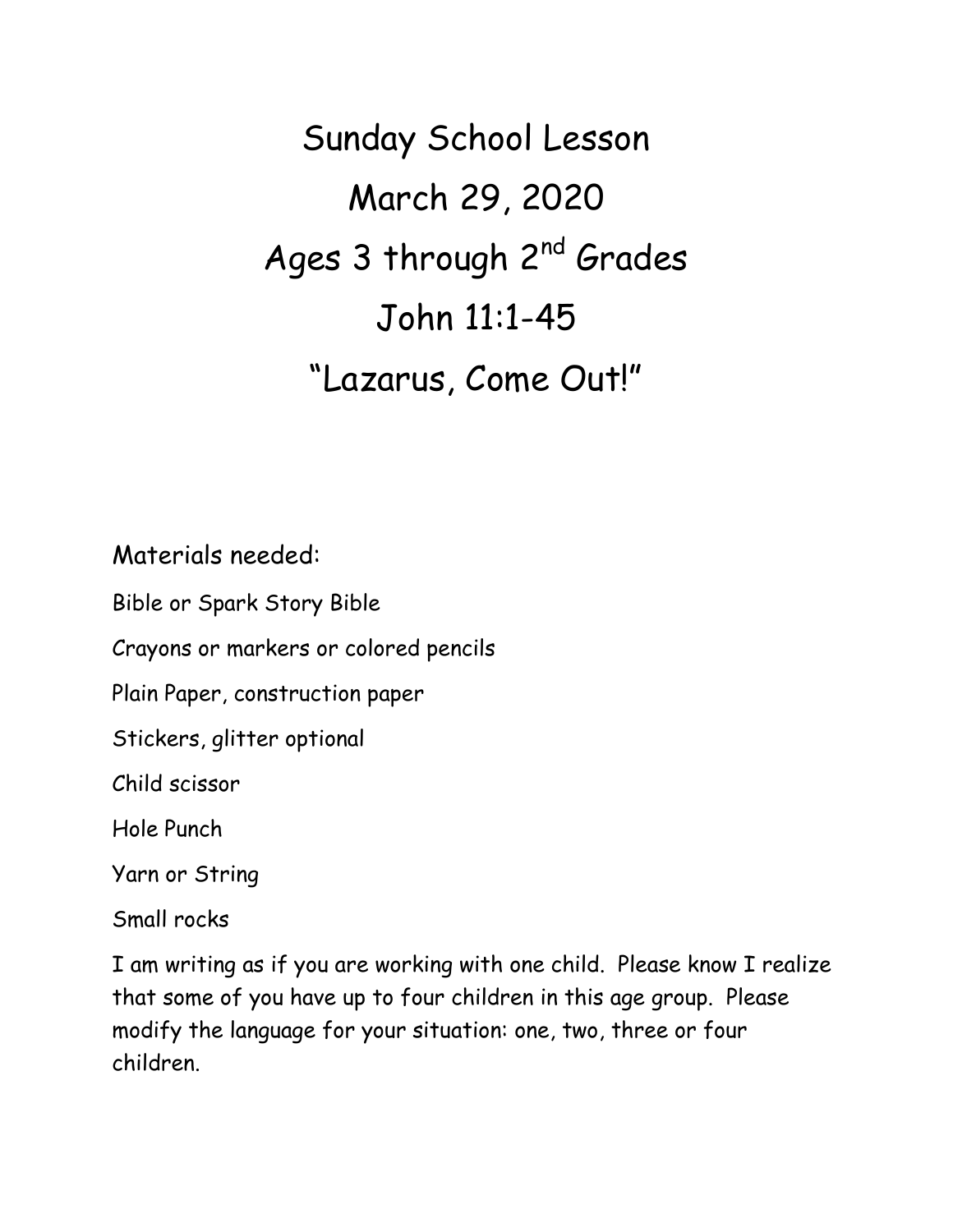- 1. Tell your child today we are going to learn how Jesus had the power to wake up (bring back to life) a person who had died. The story of Lazarus demonstrates Jesus' power over death. Tell your child it is one of the many miracles (an extraordinary event brought about by God) that Jesus performed during his life on this earth. You may ask them or remind them of Jesus' other miracles: turning water into wine, providing food for 5000 people with a small amount of bread and fish, walking on water, healing the blind man and more.
- 2. Ask your child how they wake up in the morning you already know the answer, but it is interesting for them to think about this. Some children have your beautiful voices to awaken them, others may use their own alarm clock, some music, some wake up to the sound of the birds, some their siblings wake them up, etc
- 3. Read the story to your child or with your child of Jesus healing the blind man found in John 11:1-45 and on page 440 of the Spark Story Bible.
- 4. Talk with your child about Jesus waking up Lazarus from the dead. He called out to him and he came back to life. We cannot do this, only God and Jesus can do this.
- 5. Tell your child that Jesus performed this miracle to let everyone know that He was sent to earth by God to show God's love for us and that if we believe in Him, we, too, will have life in heaven someday.
- 6. Craft to support the story: a. You or your child cut out one heart shape for each member of your family on construction paper (your choice whatever color you have works, plain paper works, too.) b.On each heart shape you or your child write the name of one member of your family. c. the children can decorate each heart shape with stickers, designs, glitter, whatever you have. c. Cut out one heart shape for Jesus that says JESUS LOVES US! d. Make one hole punch at the top and/or bottom of each heart and tie them together